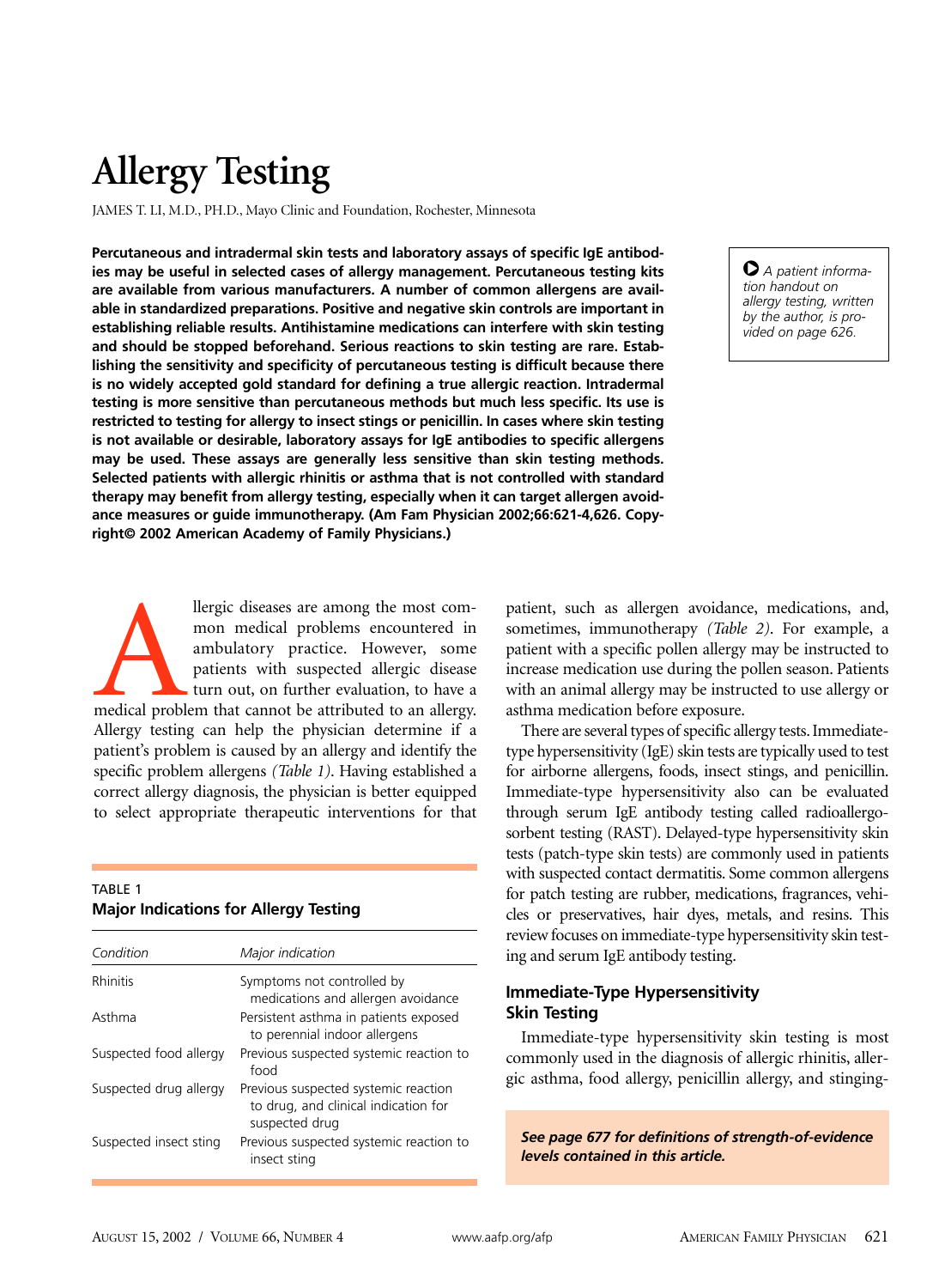## TABLE 2 **Management Principles of Allergic Conditions**

| Condition            | Management modalities                                                                                   |
|----------------------|---------------------------------------------------------------------------------------------------------|
| Allergic rhinitis    | Environmental interventions to reduce<br>allergen exposure, medications,<br>immunotherapy               |
| Allergic asthma      | Environmental interventions to reduce<br>allergen exposure, medications,<br>immunotherapy               |
| Food allergy         | Dietary modification, self-administered<br>epinephrine for reaction                                     |
| Drug allergy         | Avoidance of suspected drug, drug<br>desensitization                                                    |
| Insect-sting allergy | Precautions to reduce insect exposure,<br>immunotherapy, self-administered<br>epinephrine for reactions |

insect hypersensitivity. Skin testing can be performed by the percutaneous route (diluted allergen is pricked or scratched into the skin surface) and by the intradermal route (injection of allergen within the dermal layer).

#### **PERCUTANEOUS TESTING**

Several types of skin testing instruments are available for percutaneous skin testing. Each brand of instrument has its own sensitivities and specificities. Positive-control skin tests (histamine) and negative-control skin tests (diluent) are essential for correct interpretation of skin test reactions. About 15 minutes after the application of allergen to skin, the test site is examined for a wheal and flare reaction. A positive skin test reaction (typically, a wheal 3 mm greater in diameter than the negative control reaction, accompanied by surrounding erythema) reflects the presence of mast cell–bound IgE specific to the tested allergen.

Antihistamines interfere with the development of the wheal and flare reaction and should be stopped before immediate-type skin testing. First-generation antihistamines may be stopped two to three days before testing, but the newer, second-generation antihistamines can affect skin testing results for three to 10 days or longer.<sup>1</sup> Medications with antihistamine properties, such as anticholinergic agents, phenothiazine, and tricyclic antidepressants, also should be discontinued before skin testing. Histamine

## The Author

*Address correspondence to James T. Li, M.D., Ph.D., Mayo Clinic and Foundation, 200 First St. S.W., Rochester, MN 55905 (e-mail: li.james@mayo.edu). Reprints are not available from the author.* 

H2-receptor antagonists (e.g., cimetidine [Tagamet], ranitidine [Zantac]) have a limited inhibitory effect; these medications may be stopped on the day of skin testing.<sup>1</sup> Inhaled and short-term systemic corticosteroids generally do not significantly suppress the wheal and flare reaction of immediate-type skin tests.

Immediate-type skin testing is a safe procedure with a very small risk of systemic reaction. A retrospective study<sup>2</sup> involving 18,311 patients found six mild systemic reactions over a five-year period. A nationwide survey of allergy specialists reported six fatal reactions to skin tests from 1945 to 1986.<sup>3</sup>

Allergy to airborne substances (i.e., allergic rhinitis and asthma) is typically evaluated using a panel of percutaneous skin tests for about 40 allergens. A number of the most commonly used allergenic extracts for skin tests are now standardized *(Table 3)*. Percutaneous skin testing has been used to test for food allergy; however, it is less reliable for evaluating food allergy than for evaluating reaction to airborne allergens.

Analysis of the clinical performance of percutaneous testing for establishing an allergy diagnosis is limited by the lack of a universal gold standard to confirm a specific allergy. Clinical studies suggest that the medical history is generally inadequate to serve as a gold standard.4,5 Experimental trials where allergy exposure is carefully controlled provide better data about percutaneous testing.

In a recently published trial,<sup>6</sup> patients with suspected cat allergy were tested through enclosure in a small room containing two cats. During a one-hour exposure, the study subjects were monitored for upper respiratory symptoms, lower respiratory symptoms, and spirometry changes. Each patient also underwent percutaneous testing. The sensitivity and specificity of percutaneous testing were 94 and 80 percent for upper respiratory symptoms, respectively; 84 and 87 percent for lower respiratory symptoms; and 97 and 81 percent for decreased forced expiratory volume in one second (a 15 percent fall or greater). A negative result for percutaneous testing indicated that a true cat allergy was unlikely.

The performance of percutaneous tests in the diagnosis of food allergy also has been widely investigated. In a study<sup>7</sup> where the gold standard for allergy was a doubleblind food challenge to the suspected allergen (e.g., egg, milk, peanut, soy, wheat, or fish), the sensitivity of percutaneous tests was 76 to 98 percent, with specificity ranging

JAMES T. LI, M.D., PH.D., is currently professor of medicine at the Mayo Clinic, Rochester, Minn. He received his medical degree from Duke University School of Medicine, Durham, N.C. He earned a doctorate in microbiology and immunology at Duke University Graduate School, Durham.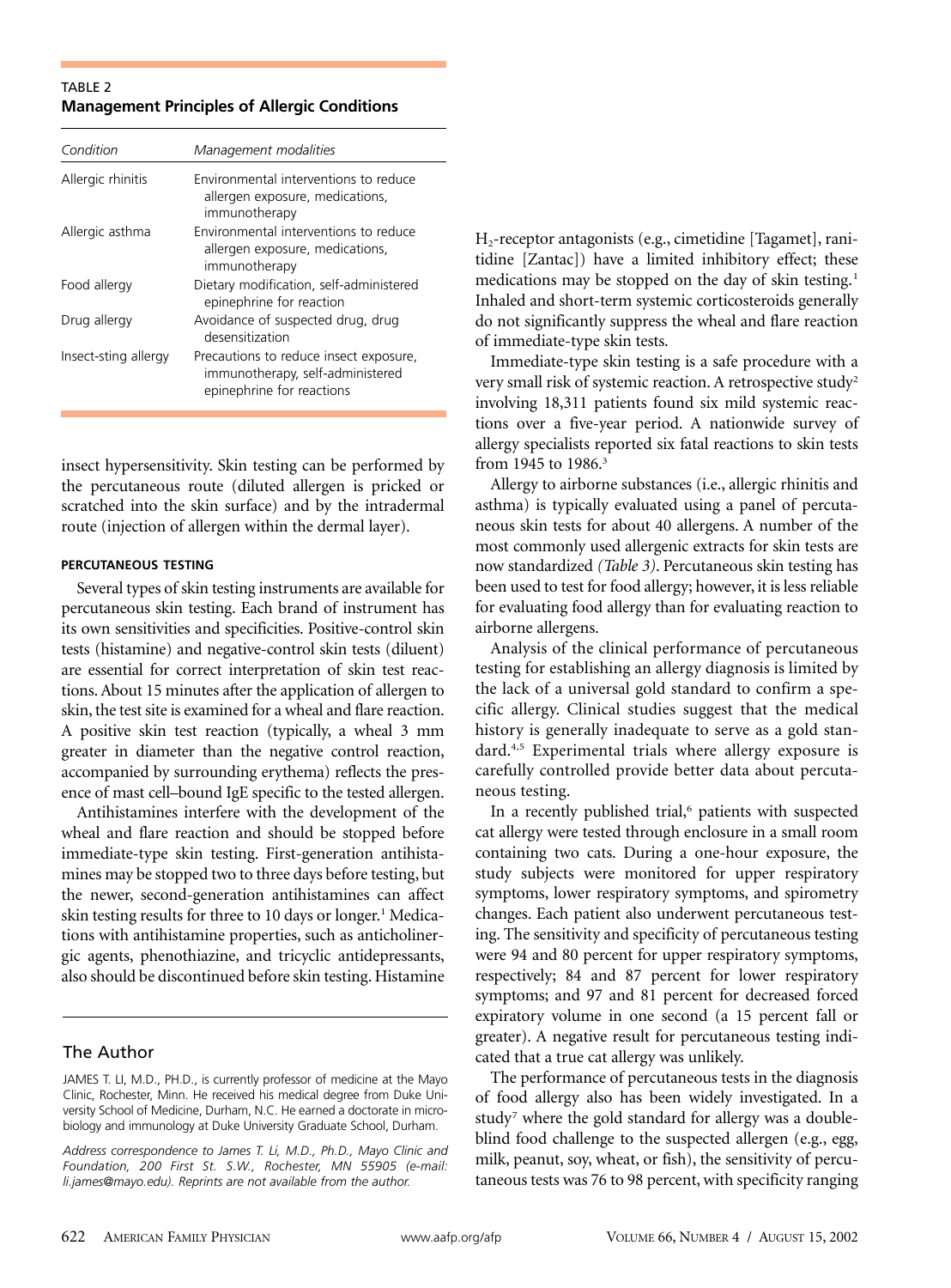## TABLE 3 **Standardized Extracts for Allergy Skin Testing**

| Cat hair                             | June grass          |
|--------------------------------------|---------------------|
| Cat pelt                             | Perennial rye grass |
| Dust mite (Dermatophagoides farinae) | Orchard grass       |
| Dust mite (Dermatophagoides          | Timothy grass       |
| pteronyssinus)                       | Sweet vernal grass  |
| Bermuda grass                        | Short ragweed       |
| Red top grass                        |                     |
|                                      |                     |

NOTE: *Many other nonstandardized allergens are available for skin testing.* 

from 29 to 57 percent, depending on the food extract used for testing.

The specificity for food allergen tests is generally low, partly because of cross reactions between some food groups (e.g., legumes). Negative reactions to suggested food allergens on percutaneous tests make a diagnosis of true food allergy unlikely in most cases; however, the poor specificity of these tests precludes a definitive diagnosis of food allergy based on positive test results alone. A double-blind food challenge should be considered when more clinical certainty is needed in diagnosing a serious food allergy.

### **INTRADERMAL TESTING**

Intradermal tests are much more sensitive than percutaneous methods (the tested allergen is 10- to 100-fold more diluted), but they have a lower specificity. Intradermal testing is usually reserved for venom and penicillin allergy testing when percutaneous tests are negative but there is high clinical suspicion of allergy.

*Stinging-Insect Hypersensitivity*. Adults who present with a history of a systemic reaction to insects (e.g., bee, yellow jacket, hornet, wasp, fire ant) should be evaluated with allergy skin tests. Children who present with only dermatologic manifestations of a systemic reaction are not at substantially increased risk for future anaphylaxis and do not need allergy skin tests. Management of sensitive patients may include education, avoidance measures, selfadministered epinephrine, and allergen immunotherapy.

*Drug Allergy*. Reliable allergy tests for drugs are available only for penicillin and local anesthetics. In many patients with a history of penicillin allergy, the simplest course is to prescribe an antimicrobial agent that does not contain a beta-lactam ring. In patients with a history of penicillin allergy who have a strong indication for use of a beta-lactam antibiotic, penicillin skin tests can be helpful.

A large study of patients with penicillin allergy showed that 1,220 of 1,227 patients (99 percent) with intradermal skin tests negative to penicillin did not experience a drug reaction when given penicillin.<sup>8</sup> [Evidence level B, nonrandomized clinical trial] Of the nine patients with positive penicillin skin tests who received penicillin, two (22 percent) developed a drug reaction. In a similar but smaller study,<sup>9</sup> 96 percent of patients with negative penicillin skin tests had no reaction when given penicillin, and 50 percent of patients with positive penicillin skin tests developed a drug reaction when given penicillin. [Evidence level B, nonrandomized clinical trial]

These results suggest that penicillin can be given safely to patients with negative intradermal skin tests to penicillin. Patients with positive penicillin skin tests may be at increased risk for drug reaction, but the specificity of intradermal testing is low.

# **Assays for Specific IgE Antibodies**

Although widely used in the past, serum measurement of the total IgE level is unhelpful in the diagnosis of allergy. Of more clinical use are assays for specific IgE antibodies to suspected allergens.

Assays for IgE antibodies specific to common airborne and food allergens are readily available. IgE antibody tests for venom and drugs have less clinical utility and are not routinely used. RAST was the first widely employed method of detecting IgE antibodies in blood that are specific for a given allergen. Several closely related variants are marketed (e.g., modified RAST, Quidel QuickVue One-Step Allergen screen, Pharmacia Immunocap). Quantitative assays that include a reference curve calibrated against standardized IgE are preferred. It is important to select a reliable laboratory to perform RAST testing.

In general, RAST and other laboratory methods for IgE testing are highly specific but somewhat less sensitive than percutaneous tests. Results of laboratory testing for foodspecific IgE are generally poor, even less helpful than those for percutaneous skin testing.

RAST or other laboratory testing is typically considered when skin testing is inconvenient or difficult to perform. Most primary care physicians do not have immediate access to a clinical skin testing laboratory, so RAST may be

*The low specificity of percutaneous testing for food allergens precludes a diagnosis of food allergy based on a positive skin test alone. A double-blind food challenge should be considered.*